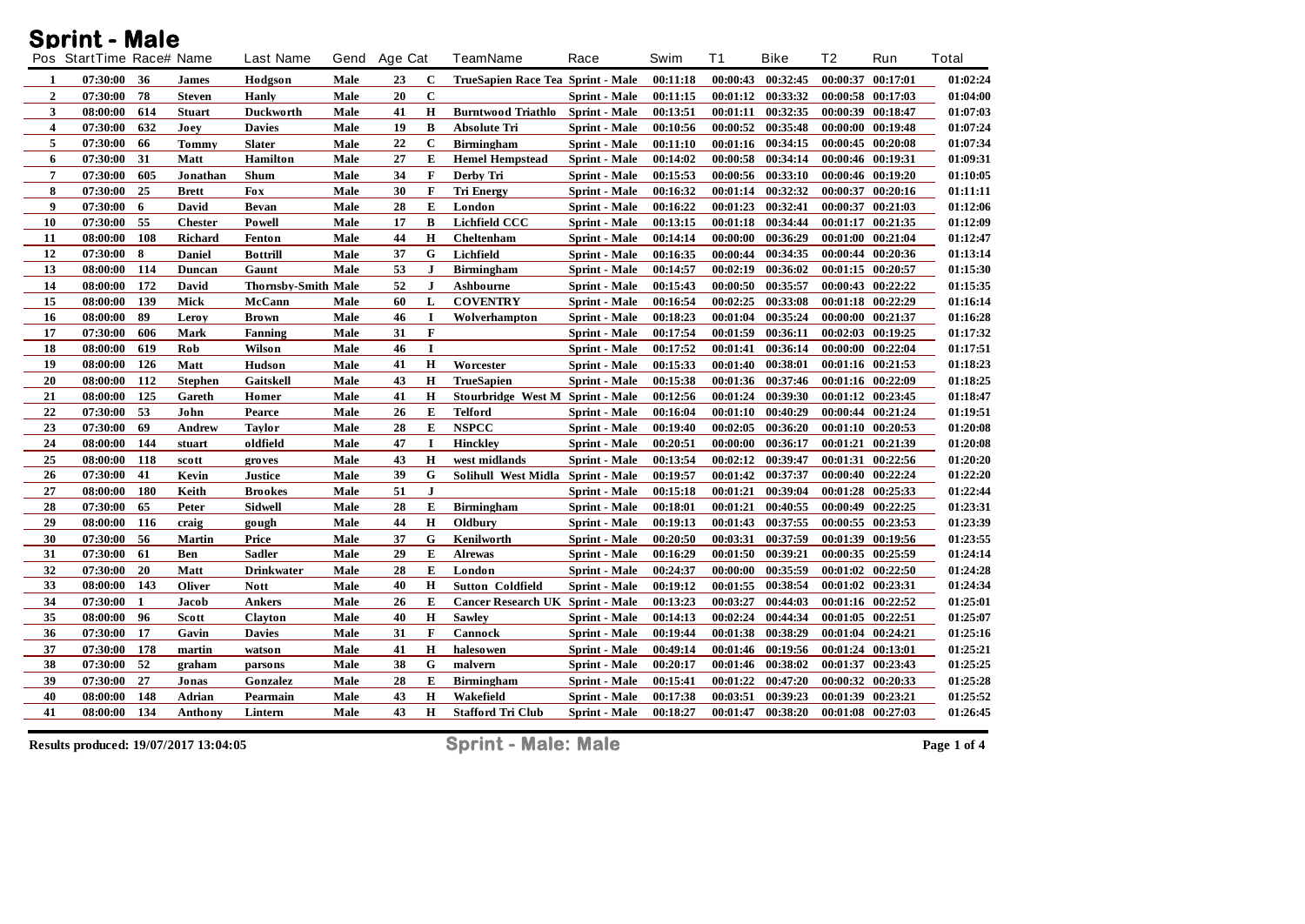|    | Pos StartTime Race# Name |     |                          | <b>Last Name</b> | Gend | <b>Age Cat</b> |              | TeamName                            | Race                 | Swim     | T <sub>1</sub> | <b>Bike</b>       | T <sub>2</sub> | Run               | <b>Total</b> |
|----|--------------------------|-----|--------------------------|------------------|------|----------------|--------------|-------------------------------------|----------------------|----------|----------------|-------------------|----------------|-------------------|--------------|
| 42 | 07:30:00                 | 50  | <b>Daniel</b>            | <b>Newns</b>     | Male | 35             | G            | <b>Birmingham</b>                   | Sprint - Male        | 00:20:18 | 00:05:19       | 00:34:25          |                | 00:01:58 00:24:55 | 01:26:55     |
| 43 | 08:00:00                 | 166 | Peter                    | Stoddard         | Male | 43             | H            | The Expendables                     | <b>Sprint</b> - Male | 00:20:35 | 00:02:28       | 00:39:26          |                | 00:01:22 00:23:20 | 01:27:11     |
| 44 | 07:30:00                 | 48  | <b>Matthew</b>           | Morris           | Male | 30             | $\mathbf F$  | Arthritis Research U                | <b>Sprint - Male</b> | 00:19:12 | 00:02:46       | 00:41:06          |                | 00:01:23 00:23:03 | 01:27:30     |
| 45 | 08:00:00                 | 615 | Kurt                     | Winship          | Male | 40             | $\bf H$      |                                     | Sprint - Male        | 00:19:10 | 00:01:51       | 00:37:14          |                | 00:01:13 00:28:02 | 01:27:30     |
| 46 | 08:00:00                 | 639 | David                    | <b>Barnes</b>    | Male | 55             | $\bf K$      |                                     | <b>Sprint - Male</b> | 00:17:30 | 00:02:29       | 00:41:02          |                | 00:01:48 00:24:53 | 01:27:42     |
| 47 | 07:30:00                 | 15  | Adam                     | <b>Clarke</b>    | Male | 33             | $\mathbf F$  | London                              | Sprint - Male        | 00:21:33 | 00:02:16       | 00:39:01          |                | 00:00:57 00:24:07 | 01:27:54     |
| 48 | 08:00:00                 | 132 | michael w                | kent             | Male | 51             | J            | <b>Sheffield</b>                    | <b>Sprint - Male</b> | 00:19:17 | 00:00:00       | 00:40:14          |                | 00:02:10 00:26:22 | 01:28:03     |
| 49 | 08:00:00                 | 124 | Paul                     | Holden           | Male | 41             | H            | solihull                            | Sprint - Male        | 00:21:22 | 00:02:40       | 00:39:04          |                | 00:01:23 00:23:35 | 01:28:04     |
| 50 | 08:00:00                 | 37  | Daniel                   | Holden           | Male | 15             | A            | Solihull                            | Sprint - Male        | 00:21:23 | 00:02:37       | 00:39:06          |                | 00:01:27 00:23:33 | 01:28:06     |
| 51 | 07:30:00                 | 355 | Jonathan                 | <b>Taylor</b>    | Male | 32             | F            | Cancer Research UK Sprint - Male    |                      | 00:19:56 | 00:03:49       | 00:40:59          |                | 00:01:53 00:21:42 | 01:28:19     |
| 52 | 08:00:00                 | 130 | Jason                    | Jones            | Male | 44             | $\mathbf H$  | <b>Warriors</b>                     | Sprint - Male        | 00:19:09 | 00:01:44       | 00:42:39          |                | 00:01:44 00:23:04 | 01:28:20     |
| 53 | 08:00:00                 | 618 | Robin                    | Whitehouse       | Male | 46             | $\mathbf{I}$ |                                     | <b>Sprint</b> - Male | 00:19:08 | 00:02:43       | 00:40:47          |                | 00:00:00 00:25:47 | 01:28:25     |
| 54 | 07:30:00                 | 62  | Tom                      | <b>Sadler</b>    | Male | 27             | E            | <b>Alrewas</b>                      | Sprint - Male        | 00:17:55 | 00:02:38       | 00:42:33          |                | 00:00:43 00:24:38 | 01:28:27     |
| 55 | 08:00:00                 | 113 | Paul                     | Gamble           | Male | 42             | $\mathbf H$  | <b>Bakewell</b>                     | <b>Sprint - Male</b> | 00:19:00 | 00:02:02       | 00:42:09          |                | 00:01:06 00:24:19 | 01:28:36     |
| 56 | 07:30:00                 | 33  | <b>Chris</b>             | Harper           | Male | 26             | E            | <b>Birmingham</b>                   | <b>Sprint</b> - Male | 00:19:47 | 00:02:54       | 00:42:07          |                | 00:41:18 00:17:19 | 01:28:47     |
| 57 | 07:30:00                 | 10  | <b>Martin</b>            | <b>Breslin</b>   | Male | 30             | $\mathbf F$  | Huddersfield                        | Sprint - Male        | 00:18:17 | 00:02:08       | 00:43:39          |                | 00:00:56 00:23:53 | 01:28:53     |
| 58 | 07:30:00                 | 616 | <b>Matthew</b>           | Pinfield         | Male | 29             | E            |                                     | Sprint - Male        | 00:17:12 | 00:03:47       | 00:40:05          |                | 00:01:12 00:26:47 | 01:29:03     |
| 59 | 08:00:00                 | 111 | Mark                     | Foxall           | Male | 49             | $\mathbf I$  | <b>Tipton</b>                       | Sprint - Male        | 00:20:57 | 00:02:16       | 00:40:12          |                | 00:01:42 00:23:57 | 01:29:04     |
| 60 | 08:00:00                 | 85  | John                     | <b>Barnett</b>   | Male | 45             | $\mathbf I$  | Wolverhampton                       | <b>Sprint - Male</b> | 00:22:45 | 00:05:43       | 00:36:08          |                | 00:02:19 00:22:39 | 01:29:34     |
| 61 | 08:00:00                 | 75  | Jonathan                 | Woodward         | Male | 38             | G            | The Expendables                     | Sprint - Male        | 00:20:05 |                | 00:02:36 00:40:38 |                | 00:01:23 00:24:55 | 01:29:37     |
| 62 | 07:30:00                 | 71  | David                    | Ward             | Male | 39             | G            | Knowle                              | <b>Sprint</b> - Male | 00:19:35 | 00:02:08       | 00:41:54          |                | 00:00:47 00:25:18 | 01:29:42     |
| 63 | 07:30:00                 | 73  | <b>Stephen</b>           | Wild             | Male | 35             | G            | <b>Birmingham</b>                   | <b>Sprint - Male</b> | 00:18:14 | 00:01:57       | 00:44:06          |                | 00:00:45 00:25:20 | 01:30:22     |
| 64 | 08:00:00                 | 162 | <b>Christopher Smith</b> |                  | Male | 43             | H            | Lichfield                           | Sprint - Male        | 00:19:59 | 00:02:15       | 00:41:37          |                | 00:00:57 00:25:50 | 01:30:38     |
| 65 | 08:00:00                 | 177 | David                    | Walton           | Male | 41             | $\mathbf H$  | Solihull                            | <b>Sprint</b> - Male | 00:16:08 | 00:01:30       | 00:44:33          |                | 00:01:36 00:27:02 | 01:30:49     |
| 66 | 07:30:00                 | 67  | Joe                      | Socci            | Male | 25             | E            | Solihull                            | Sprint - Male        | 00:23:25 | 00:02:29       | 00:39:00          |                | 00:01:11 00:24:47 | 01:30:52     |
| 67 | 08:00:00                 | 83  | Philip                   | Allen            | Male | 64             | L            | <b>BROADWAY.S.C</b>                 | Sprint - Male        | 00:18:25 | 00:04:19       | 00:42:37          |                | 00:01:54 00:23:38 | 01:30:53     |
| 68 | 07:30:00                 | 30  | Hubert                   | Grzybek          | Male | 32             | $\mathbf{F}$ | <b>Birmingham</b>                   | Sprint - Male        | 00:19:17 | 00:03:49       | 00:38:19          | 00:01:38       | 00:27:51          | 01:30:54     |
| 69 | 08:00:00                 | 170 | Ian                      | <b>Taylor</b>    | Male | 42             | $\bf H$      | Ian Taylor                          | <b>Sprint</b> - Male | 00:19:20 | 00:02:28       | 00:42:51          |                | 00:01:25 00:24:57 | 01:31:01     |
| 70 | 08:00:00                 | 136 | darren                   | martin           | Male | 46             | $\mathbf I$  | birmingham                          | Sprint - Male        | 00:18:32 | 00:03:08       | 00:43:08          |                | 00:01:34 00:24:44 | 01:31:06     |
| 71 | 08:00:00                 | 103 | Richard                  | <b>Dilworth</b>  | Male | 46             | $\mathbf I$  | <b>Evolution Triathlon</b>          | Sprint - Male        | 00:19:31 | 00:01:53       | 00:41:28          |                | 00:01:44 00:26:34 | 01:31:10     |
| 72 | 08:00:00                 | 636 | John                     | <b>Nevin</b>     | Male | 67             | M            |                                     | <b>Sprint - Male</b> | 00:23:07 | 00:02:06       | 00:39:49          |                | 00:01:15 00:25:44 | 01:32:01     |
| 73 | 07:30:00                 | 16  | <b>James</b>             | Cook             | Male | 30             | $\mathbf F$  | <b>King's Lynn</b>                  | Sprint - Male        | 00:18:54 | 00:04:18       | 00:43:59          |                | 00:00:00 00:25:06 | 01:32:17     |
| 74 | 08:00:00                 | 120 | <b>Neil</b>              | <b>Hawkes</b>    | Male | 49             | $\mathbf I$  | <b>Birmingham</b>                   | <b>Sprint - Male</b> | 00:23:09 | 00:00:00       | 00:44:43          | 00:00:00       | 00:24:34          | 01:32:26     |
| 75 | 08:00:00                 | 176 | <b>Stephen</b>           | <b>Upham</b>     | Male | 43             | $\mathbf H$  | Northwich Cheshire Sprint - Male    |                      | 00:23:26 | 00:02:52       | 00:42:00          |                | 00:00:33 00:23:42 | 01:32:33     |
| 76 | 07:30:00                 | 24  | <b>Neil</b>              | <b>Forrest</b>   | Male | 37             | G            | <b>Birmingham</b>                   | Sprint - Male        | 00:20:00 | 00:04:04       | 00:42:53          |                | 00:02:04 00:23:38 | 01:32:39     |
| 77 | 08:00:00                 | 121 | <b>Tony</b>              | Haworth          | Male | 54             | J            | <b>Birmingham</b>                   | Sprint - Male        | 00:20:14 | 00:03:31       | 00:40:10          |                | 00:01:15 00:27:58 | 01:33:08     |
| 78 | 08:00:00                 | 168 | Korin                    | <b>Taunton</b>   | Male | 43             | $\mathbf H$  | <b>Tamworth</b>                     | Sprint - Male        | 00:19:41 | 00:02:22       | 00:40:36          |                | 00:01:47 00:28:44 | 01:33:10     |
| 79 | 08:00:00                 | 140 | Jason                    | Moisey           | Male | 49             | $\mathbf I$  | <b>Sutton Coldfield</b>             | Sprint - Male        | 00:19:28 | 00:02:19       | 00:42:57          |                | 00:01:51 00:26:38 | 01:33:13     |
| 80 | 08:00:00                 | 110 | Mark                     | Fletcher         | Male | 42             | $\bf H$      | The Expendables                     | Sprint - Male        | 00:25:44 | 00:02:25       | 00:40:41          | 00:01:03       | 00:23:23          | 01:33:16     |
| 81 | 07:30:00                 | 35  | Ian                      | <b>Hiley</b>     | Male | 39             | G            | <b>NSPCC</b>                        | <b>Sprint</b> - Male | 00:18:26 | 00:03:49       | 00:41:19          |                | 00:01:38 00:28:10 | 01:33:22     |
| 82 | 07:30:00                 | 612 | Gregory                  | Palmer           | Male | 28             | E            | Get Rich or Die Tri-i Sprint - Male |                      | 00:21:36 | 00:02:53       | 00:43:56          | 00:00:47       | 00:24:13          | 01:33:25     |
| 83 | 07:30:00                 | 46  | Josh                     | Merritt          | Male | 23             | $\mathbf C$  | <b>Bordon</b>                       | Sprint - Male        | 00:17:58 | 00:03:00       | 00:46:30          |                | 00:02:15 00:23:58 | 01:33:41     |
| 84 | 07:30:00                 | 64  | <b>Steve</b>             | Schwartz         | Male | 37             | G            | Cannock                             | <b>Sprint</b> - Male | 00:18:32 | 00:03:01       | 00:46:21          |                | 00:01:05 00:24:44 | 01:33:43     |

**Results produced: 19/07/2017 13:04:05 Sprint - Male: Male Page 2 of 4**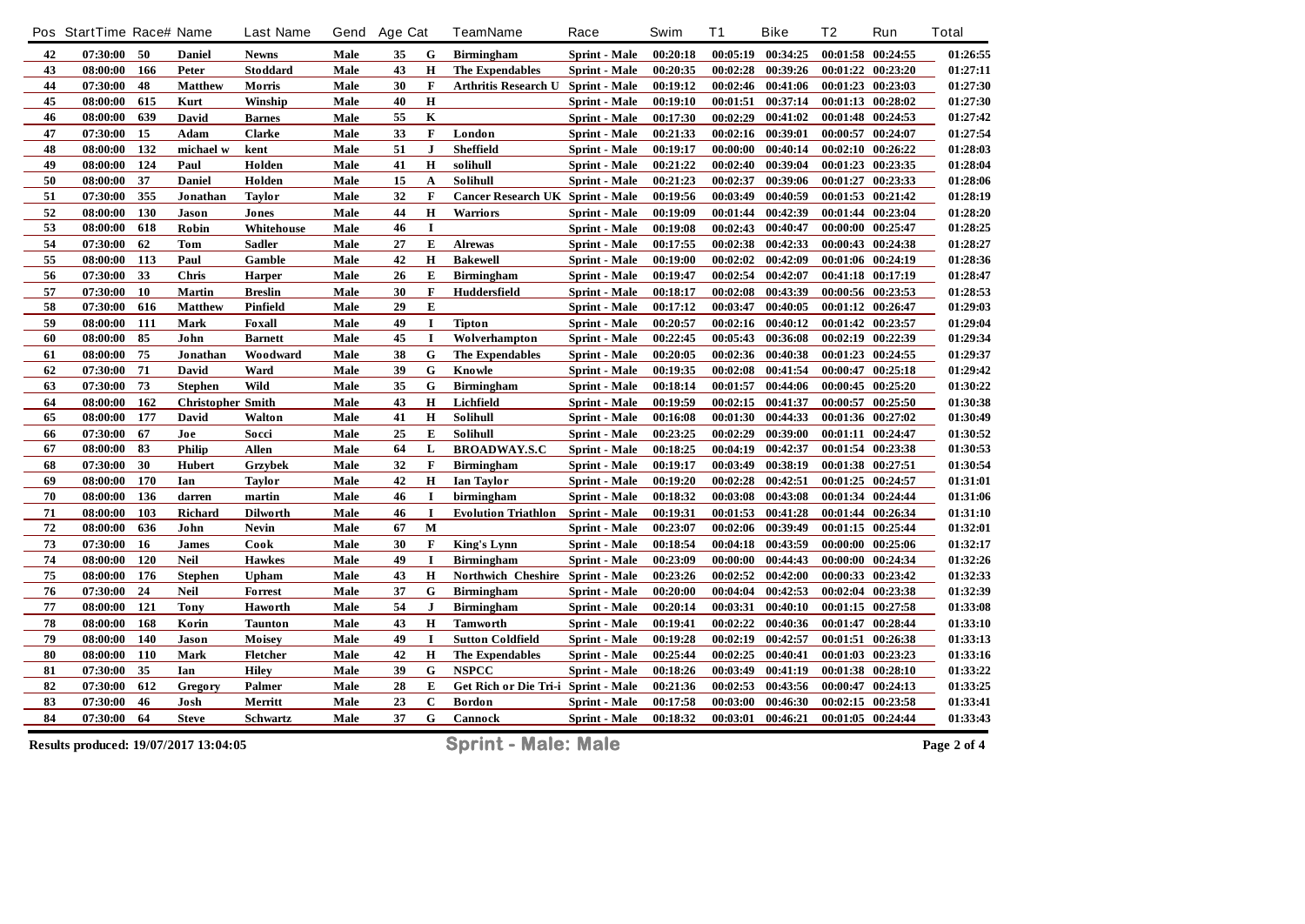|     | Pos StartTime Race# Name              |                |                | <b>Last Name</b>           | Gend | Age Cat |              | TeamName                          | Race                 | Swim     | <b>T1</b> | <b>Bike</b>       | Τ2       | Run               | <b>Total</b> |
|-----|---------------------------------------|----------------|----------------|----------------------------|------|---------|--------------|-----------------------------------|----------------------|----------|-----------|-------------------|----------|-------------------|--------------|
| 85  | 08:00:00                              | 620            | chris          | ranford                    | Male | 45      | $\mathbf I$  | Warriors                          | Sprint - Male        | 00:17:58 | 00:02:20  | 00:43:04          |          | 00:02:03 00:28:26 | 01:33:51     |
| 86  | 08:00:00                              | 174            | Daniel         | <b>Tournay</b>             | Male | 41      | H            | <b>Birmingham</b>                 | <b>Sprint</b> - Male | 00:22:18 | 00:01:51  | 00:42:04          |          | 00:01:35 00:26:12 | 01:34:00     |
| 87  | 07:30:00                              | 34             | Marcin         | Herbut                     | Male | 38      | G            | Aylesbury                         | Sprint - Male        | 00:19:54 | 00:04:38  | 00:41:27          |          | 00:01:25 00:26:46 | 01:34:10     |
| 88  | 08:00:00                              | 141            | Andy           | Newman                     | Male | 47      | $\bf{I}$     | <b>JQ</b> Fitness                 | Sprint - Male        | 00:22:41 | 00:03:28  | 00:42:16          |          | 00:00:54 00:25:05 | 01:34:24     |
| 89  | 07:30:00                              | 22             | Richard        | Fitzgerald                 | Male | 35      | G            | <b>Staffs</b>                     | <b>Sprint</b> - Male | 00:21:47 | 00:03:35  | 00:42:03          |          | 00:01:23 00:25:40 | 01:34:28     |
| 90  | 08:00:00                              | 107            | Tim            | Farmer                     | Male | 46      | $\mathbf I$  | <b>Oldbury STC</b>                | Sprint - Male        | 00:14:30 | 00:02:14  | 00:42:10          |          | 00:01:20 00:34:28 | 01:34:42     |
| 91  | 07:30:00                              | 72             | Ben            | Whitehouse                 | Male | 25      | ${\bf E}$    | Cannock                           | Sprint - Male        | 00:21:51 | 00:04:27  | 00:40:50          |          | 00:01:43 00:26:23 | 01:35:14     |
| 92  | 07:30:00                              | 63             | Ben            | <b>Scarrett</b>            | Male | 26      | E            | <b>Sutton Coldfield</b>           | <b>Sprint - Male</b> | 00:23:33 | 00:00:00  | 00:48:22          |          | 00:00:00 00:23:24 | 01:35:19     |
| 93  | 08:00:00                              | 157            | <b>Daniel</b>  | <b>Steed</b>               | Male | 41      | $\mathbf H$  |                                   | Sprint - Male        | 00:18:49 | 00:03:30  | 00:42:23          |          | 00:01:14 00:29:45 | 01:35:41     |
| 94  | 07:30:00                              | 76             | Peter          | Hawley                     | Male | 30      | $\mathbf F$  | <b>Redditch</b>                   | <b>Sprint</b> - Male | 00:17:54 | 00:02:55  | 00:46:53          |          | 00:01:02 00:27:11 | 01:35:55     |
| 95  | 08:00:00                              | 154            | David          | Roddy                      | Male | 49      | I            | <b>Birmingham</b>                 | Sprint - Male        | 00:20:24 | 00:00:00  | 00:42:44          |          | 00:01:47 00:31:21 | 01:36:16     |
| 96  | 08:00:00                              | 158            | Wayne          | <b>Simner</b>              | Male | 46      | $\bf{I}$     | <b>Tipton</b>                     | Sprint - Male        | 00:20:31 | 00:02:58  | 00:48:38          |          | 00:00:43 00:23:51 | 01:36:41     |
| 97  | 07:30:00                              | 68             | Mark           | Swann                      | Male | 37      | G            | <b>Birmingham</b>                 | <b>Sprint</b> - Male | 00:20:08 | 00:02:13  | 00:46:47          |          | 00:00:56 00:26:40 | 01:36:44     |
| 98  | 08:00:00                              | 82             | <b>Steve</b>   | Agnew                      | Male | 52      | $\mathbf{J}$ | <b>MS-UK</b>                      | Sprint - Male        | 00:21:04 | 00:02:27  | 00:45:00          |          | 00:01:05 00:27:12 | 01:36:48     |
| 99  | 08:00:00                              | 117            | <b>TONY</b>    | <b>GRAY</b>                | Male | 55      | K            | <b>COLD ASH</b>                   | <b>Sprint</b> - Male | 00:21:16 | 00:02:09  | 00:42:02          |          | 00:01:52 00:29:31 | 01:36:50     |
| 100 | 08:00:00                              | 163            | Leon           | Smith                      | Male | 40      | $\bf H$      | Cancer Research UK Sprint - Male  |                      |          |           |                   |          | 00:00:00 00:26:46 | 01:36:56     |
| 101 | 08:00:00                              | 101            | Dave           | Dale                       | Male | 45      | $\mathbf I$  | <b>Vegan Runners</b>              | <b>Sprint - Male</b> | 00:24:06 | 00:00:00  | 00:47:26          | 00:00:00 | 00:25:46          | 01:37:18     |
| 102 | 07:30:00                              | $\overline{2}$ | Paul           | <b>Atkins</b>              | Male | 31      | $\mathbf F$  | Coleshill                         | <b>Sprint</b> - Male | 00:25:06 | 00:02:46  | 00:39:18          |          | 00:02:06 00:28:09 | 01:37:25     |
| 103 | 08:00:00                              | 607            | <b>RYan</b>    | <b>Jansen van VuurMale</b> |      | 40      | Н            |                                   | Sprint - Male        | 00:19:43 | 00:02:44  | 00:44:12          |          | 00:01:30 00:29:20 | 01:37:29     |
| 104 | 08:00:00                              | 99             | Paul           | Coyne                      | Male | 53      | $\bf J$      | <b>CoyneRichings</b>              | <b>Sprint</b> - Male | 00:19:17 | 00:02:24  | 00:42:01          |          | 00:04:45 00:29:05 | 01:37:32     |
| 105 | 08:00:00                              | 169            | David          | <b>Taylor</b>              | Male | 51      | J            | <b>Tamworth</b>                   | <b>Sprint - Male</b> | 00:21:13 | 00:04:06  | 00:44:09          |          | 00:01:50 00:26:16 | 01:37:34     |
| 106 | 10:00:00                              | 386            | alan           | <b>Bridgewood</b>          | Male | 40      | $\mathbf H$  | walsall                           | Sprint - Male        | 00:23:46 | 00:03:11  | 00:42:10          |          | 00:01:32 00:27:14 | 01:37:53     |
| 107 | 08:00:00                              | 155            | Matt           | Rogers                     | Male | 42      | $\mathbf H$  | Macmillan                         | Sprint - Male        | 00:19:07 | 00:04:05  | 00:40:53          |          | 00:00:00 00:33:57 | 01:38:02     |
| 108 | 07:30:00                              | 59             | <b>Stuart</b>  | Riman                      | Male | 38      | G            | <b>Stuart Riman</b>               | <b>Sprint - Male</b> | 00:20:56 | 00:03:19  | 00:42:25          |          | 00:02:28 00:29:01 | 01:38:09     |
| 109 | 07:30:00                              | 79             | David          | Weinstein-LinderMale       |      | 32      | $\mathbf F$  | Blackadder-Weinstei Sprint - Male |                      | 00:27:18 | 00:04:16  | 00:41:35          |          | 00:01:50 00:23:41 | 01:38:40     |
| 110 | 08:00:00                              | 90             | David          | <b>Bugh</b>                | Male | 42      | $\mathbf H$  | <b>Birmingham</b>                 | Sprint - Male        | 00:16:19 | 00:02:50  | 00:47:53          |          | 00:01:03 00:30:52 | 01:38:57     |
| 111 | 08:00:00                              | 137            | Simon          | Mason                      | Male | 43      | Н            | Shudda got the bus                | Sprint - Male        | 00:19:07 | 00:02:29  | 00:45:53          | 00:02:11 | 00:30:01          | 01:39:41     |
| 112 | 08:00:00                              | 128            | Adam           | <b>James</b>               | Male | 40      | $\mathbf H$  | Shudda caught the b Sprint - Male |                      | 00:21:38 | 00:02:04  | 00:45:18          |          | 00:01:25 00:29:46 | 01:40:11     |
| 113 | 08:00:00                              | 127            | <b>Neil</b>    | Jackson                    | Male | 46      | I            | <b>Birmingham</b>                 | <b>Sprint - Male</b> | 00:18:30 | 00:03:51  | 00:45:22          |          | 00:00:55 00:31:37 | 01:40:15     |
| 114 | 07:30:00                              | 14             | Ollie          | <b>Chesshire</b>           | Male | 18      | B            | The Chesshire's                   | Sprint - Male        | 00:22:40 | 00:03:11  | 00:48:30          |          | 00:01:05 00:24:51 | 01:40:17     |
| 115 | 08:00:00                              | 647            | <b>Charles</b> | Arnold                     | Male | 62      | L            | <b>Biggleswade AC</b>             | Sprint - Male        | 00:24:55 | 00:02:37  | 00:47:20          |          | 00:01:44 00:24:13 | 01:40:49     |
| 116 | 08:00:00                              | 160            | <b>Steve</b>   | Singleton                  | Male | 46      | $\mathbf I$  | <b>Preston</b>                    | Sprint - Male        | 00:20:47 | 00:02:12  | 00:47:28          |          | 00:01:28 00:29:02 | 01:40:57     |
| 117 | 08:00:00                              | 173            | David          | <b>Tolley</b>              | Male | 53      | $\mathbf{J}$ | <b>Birmingham</b>                 | Sprint - Male        | 00:18:59 | 00:01:34  | 00:43:45          |          | 00:01:23 00:35:20 | 01:41:01     |
| 118 | 07:30:00                              | 60             | Kian           | Rvan                       | Male | 34      | $\bf F$      | <b>Bolton</b>                     | <b>Sprint</b> - Male | 00:24:37 | 00:02:18  | 00:43:09          |          | 00:02:05 00:28:57 | 01:41:06     |
| 119 | 08:00:00                              | 145            | <b>Martin</b>  | O'loughlin                 | Male | 51      | J            | <b>Burntwood</b>                  | Sprint - Male        | 00:19:30 | 00:02:37  | 00:44:14          |          | 00:02:39 00:32:29 | 01:41:29     |
| 120 | 07:30:00                              | 23             | Kieran         | Flynn                      | Male | 27      | E            | <b>BRAT</b>                       | Sprint - Male        | 00:24:40 | 03:47:33  | 01:45:18          |          | 04:43:10 00:27:34 | 01:41:55     |
| 121 | 07:30:00                              | 57             | <b>Chris</b>   | <b>Purvis</b>              | Male | 36      | G            | <b>Birmingham</b>                 | <b>Sprint - Male</b> | 00:19:36 | 00:05:22  | 00:50:08          |          | 00:02:00 00:24:51 | 01:41:57     |
| 122 | 08:00:00                              | 102            | Ritchie        | Dee                        | Male | 42      | $\mathbf H$  | York                              | Sprint - Male        | 00:22:08 | 00:04:28  | 00:43:00          |          | 00:03:04 00:29:26 | 01:42:06     |
| 123 | 08:00:00                              | 95             | Antony         | <b>Clarke</b>              | Male | 50      | $\mathbf J$  | Pershore                          | Sprint - Male        | 00:21:11 | 00:02:28  | 00:55:03          | 00:00:00 | 00:23:32          | 01:42:14     |
| 124 | 07:30:00                              | 74             | David          | Wilson                     | Male | 27      | E            | <b>West Midlands</b>              | Sprint - Male        | 00:24:49 | 00:03:16  | 00:45:29          | 00:02:05 | 00:28:55          | 01:44:34     |
| 125 | 07:30:00                              | 28             | Joel           | Goodlet                    | Male | 34      | F            | <b>Birmingham</b>                 | Sprint - Male        | 00:20:16 | 00:04:15  | 00:51:08          |          | 00:01:01 00:28:02 | 01:44:42     |
| 126 | 08:00:00                              | 84             | <b>Stewart</b> | <b>Barnes</b>              | Male | 51      | $\bf J$      | <b>Stafford</b>                   | <b>Sprint</b> - Male | 00:23:46 | 00:09:04  | 00:43:19          | 00:03:51 | 00:25:08          | 01:45:08     |
| 127 | 08:00:00                              | 635            | Chris          | Egan                       | Male | 49      | I            |                                   | <b>Sprint - Male</b> | 00:30:15 |           | 00:03:23 00:41:15 |          | 00:02:43 00:27:38 | 01:45:14     |
|     | Results produced: 19/07/2017 13:04:05 |                |                |                            |      |         |              | <b>Sprint - Male: Male</b>        |                      |          |           |                   |          |                   | Page 3 of 4  |